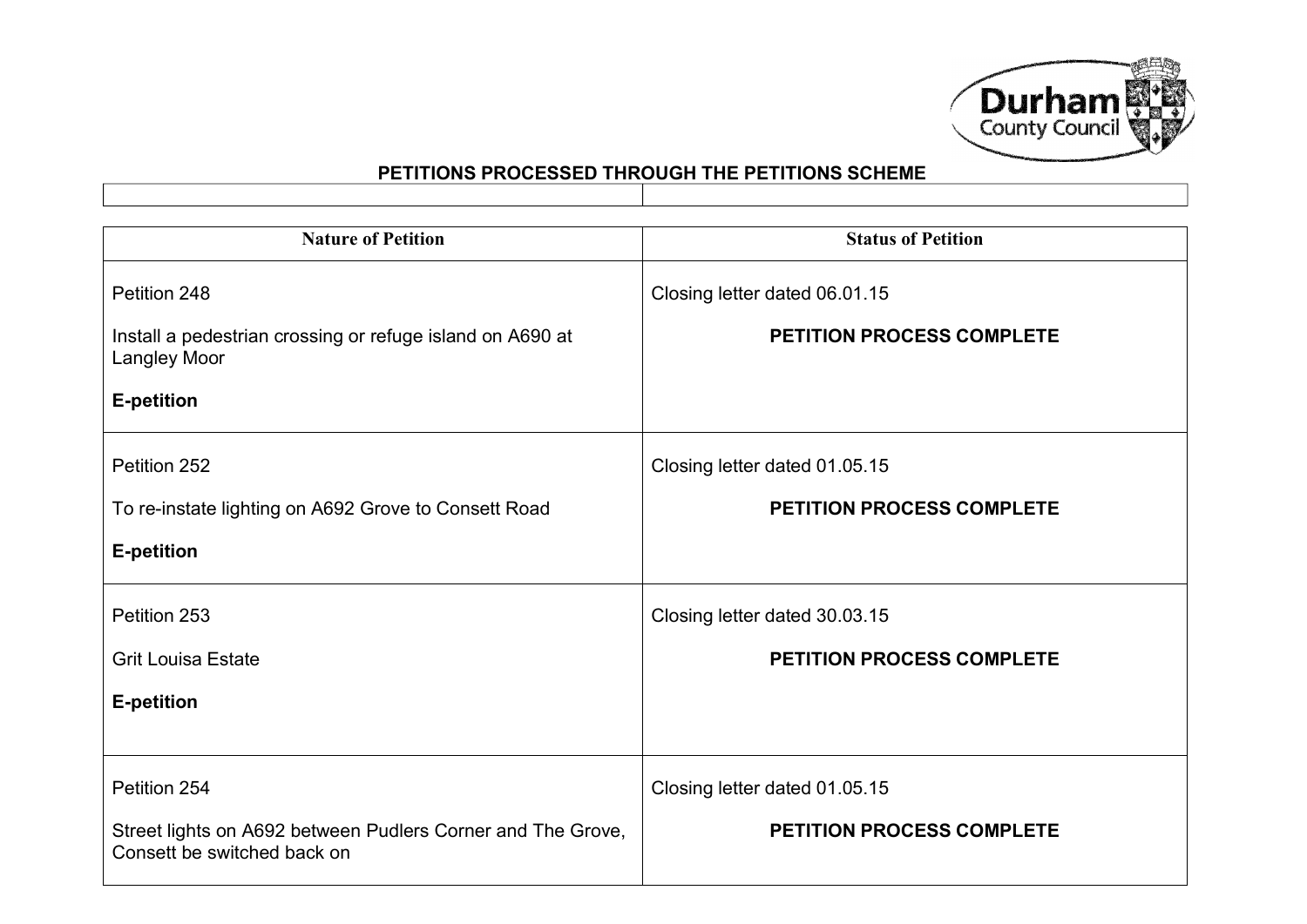

| <b>Nature of Petition</b>                                                       | <b>Status of Petition</b>          |
|---------------------------------------------------------------------------------|------------------------------------|
| Petition 256                                                                    | Final correspondence sent 16.04.15 |
| Traffic calming at Shotton Colliery Front Street                                | <b>PETITION PROCESS COMPLETE</b>   |
| <b>E-petition</b>                                                               |                                    |
| Petition 258                                                                    | Closing letter dated 01.04.15      |
| Prospect Place, Barnard Castle – dangers to residents, drivers<br>& pedestrians | <b>PETITION PROCESS COMPLETE</b>   |
| Petition 260                                                                    | Closing letter dated 28.05.15      |
| 20mph Speed Limit in Medomsley Village                                          | <b>PETITION PROCESS COMPLETE</b>   |
| Petition 262                                                                    | Closing letter dated 30.06.15      |
| Dangerous Driving in North Bitchburn                                            | PETITION PROCESS COMPLETE          |
| Petition 265                                                                    | Closing letter dated 20.07.15      |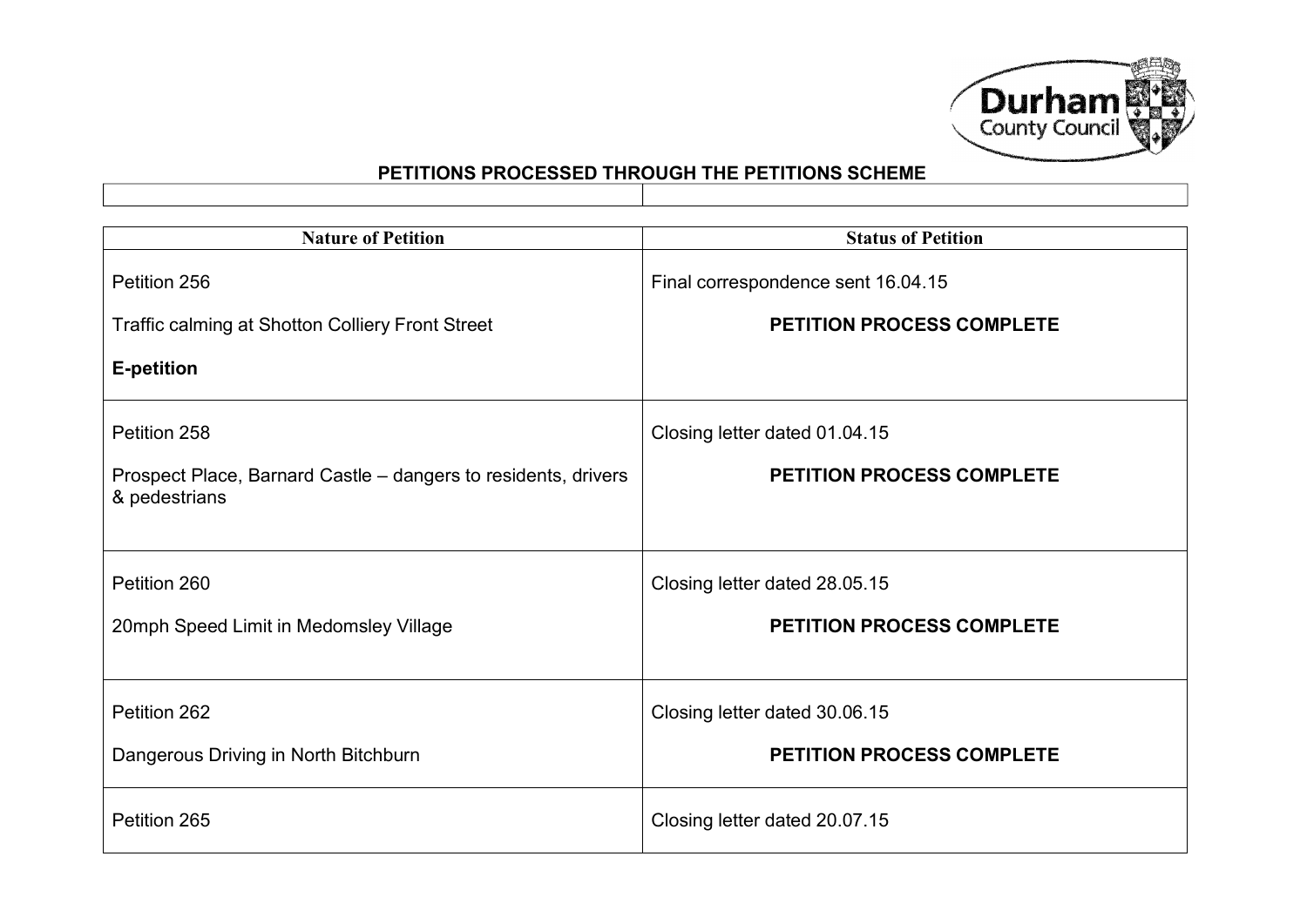

| <b>Nature of Petition</b>                                                                | <b>Status of Petition</b>        |
|------------------------------------------------------------------------------------------|----------------------------------|
| Close the passageway behind Elm Terrace, Bishop Auckland<br>due to Anti-Social Behaviour | <b>PETITION PROCESS COMPLETE</b> |
| Petition 266                                                                             | Closing letter dated 03.08.15    |
| Review of Street Lighting in parts of Meadow Dale, Chilton                               | <b>PETITION PROCESS COMPLETE</b> |
| Petition 267                                                                             | Closing e-mail dated 05.08.15    |
| Halt the felling of Wolsingham School Copse                                              | <b>PETITION PROCESS COMPLETE</b> |
| Petition 271                                                                             | Closing letter dated 13.10.15    |
| Close the end of Horsley Grove, Bishop Auckland                                          | <b>PETITION PROCESS COMPLETE</b> |
| Petition 274                                                                             | Update letter sent 25.1.16       |
| <b>West Auckland Village Green</b>                                                       |                                  |
| Petition 275                                                                             | Closing letter dated 8.1.16      |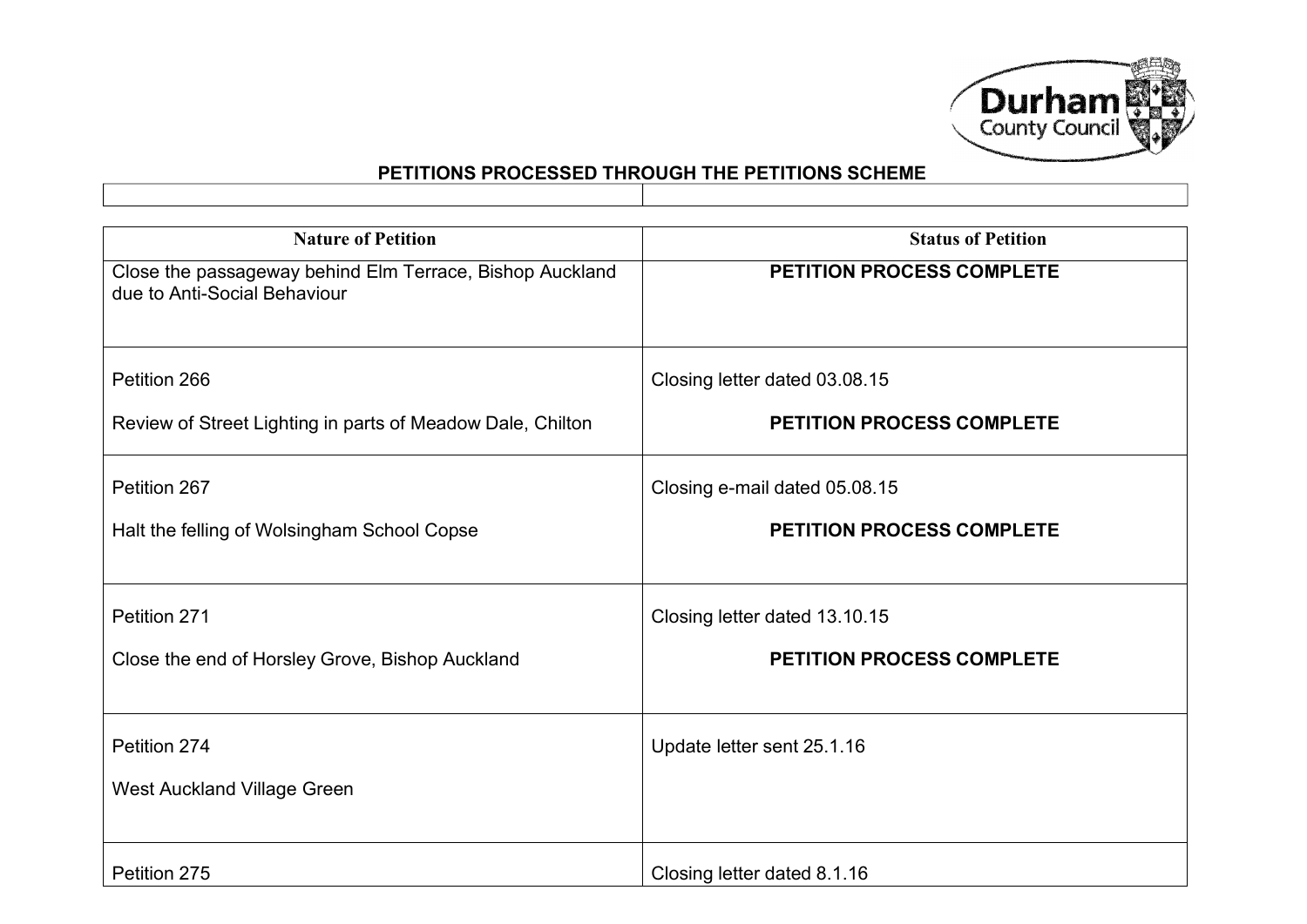

| <b>Nature of Petition</b>                                                                                                              | <b>Status of Petition</b>                                        |
|----------------------------------------------------------------------------------------------------------------------------------------|------------------------------------------------------------------|
| <b>Traffic Concerns at Lanchester</b>                                                                                                  | <b>PETITION PROCESS COMPLETE</b>                                 |
| Petition 277<br>Request for Parking Bays at Biscop Crescent, Newton Ayclife                                                            | Closing letter dated 24.2.16<br><b>PETITION PROCESS COMPLETE</b> |
|                                                                                                                                        |                                                                  |
| Petition 278                                                                                                                           | Closing letter dated 24.2.16                                     |
| Request for Parking Spaces at Front Street West, Wingate                                                                               | <b>PETITION PROCESS COMPLETE</b>                                 |
| Petition 283                                                                                                                           | Closing letter dated 18.5.16                                     |
| Stop installing Dangerous Street Lighting to Residential Areas                                                                         | <b>PETITION PROCESS COMPLETE</b>                                 |
| <b>E-petition</b>                                                                                                                      |                                                                  |
|                                                                                                                                        |                                                                  |
| Petition 284                                                                                                                           | Closing letter dated 7.4.16                                      |
| Request for a car park at Alderdene Close, Ushaw Moor &<br>declare cul-de-sac a designated Residents Only area for<br>parking purposes | <b>PETITION PROCESS COMPLETE</b>                                 |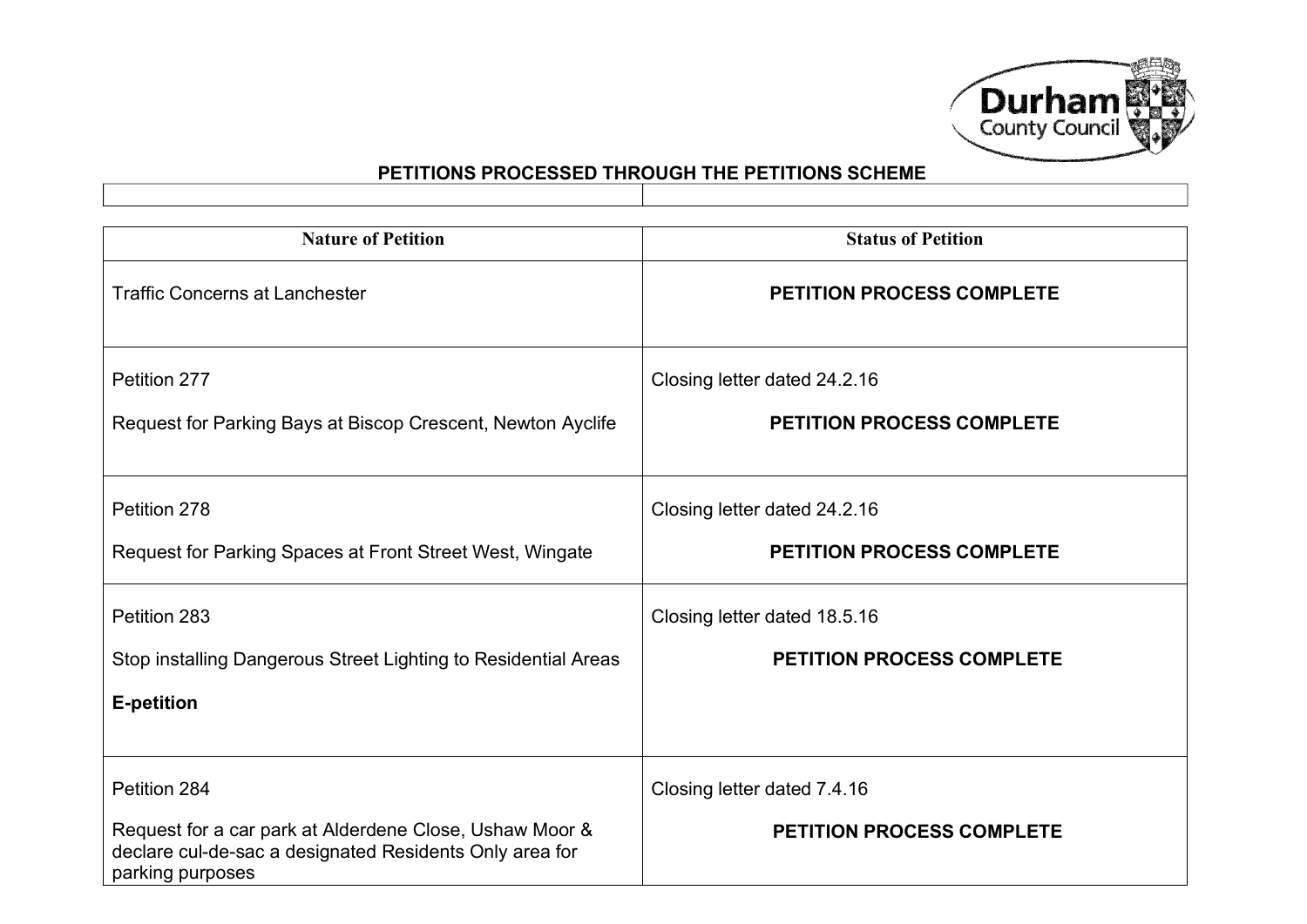

| <b>Nature of Petition</b>                                                                       | <b>Status of Petition</b>        |
|-------------------------------------------------------------------------------------------------|----------------------------------|
| Petition 286                                                                                    | Closing letter dated 16.5.16     |
| Eden Lane Traffic Calming (Peterlee)                                                            | <b>PETITION PROCESS COMPLETE</b> |
| Petition 288                                                                                    | Closing letter dated 19.5.16     |
| Alderdene, Lanchester – Provision of turning circle, street<br>signage and condition of footway | <b>PETITION PROCESS COMPLETE</b> |
| Petition 291                                                                                    | Closing letter dated 29.6.16     |
| Reduce Speed Limit on the highway to the front of Stanley<br><b>Crook Primary School</b>        | <b>PETITION PROCESS COMPLETE</b> |
| Petition 294                                                                                    | Closing letter dated 18.10.16    |
| Reduce Speed Limit on the A688 through Evenwood Gate from<br>40mph to 30mph                     | <b>PETITION PROCESS COMPLETE</b> |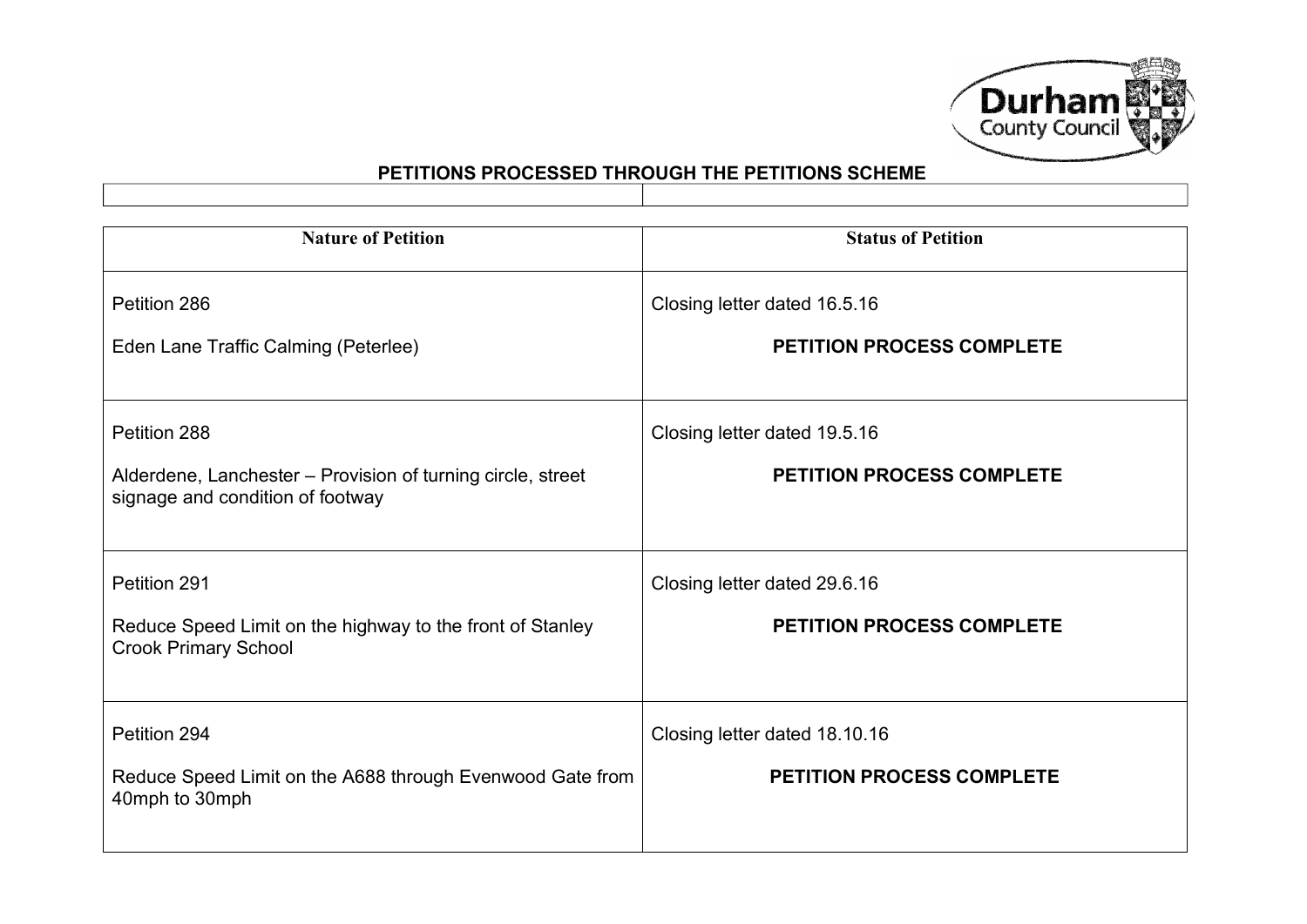

| <b>Nature of Petition</b>                                                                                                 | <b>Status of Petition</b>        |
|---------------------------------------------------------------------------------------------------------------------------|----------------------------------|
| Petition 295                                                                                                              | Closing letter dated 11.11.16    |
| Implement speed restrictions in Hazel Drive, Hesleden                                                                     | <b>PETITION PROCESS COMPLETE</b> |
|                                                                                                                           |                                  |
| Petition 296                                                                                                              | Closing letter dated 17.1.17     |
| Weight Limit on Lowes Barn Bank                                                                                           | <b>PETITION PROCESS COMPLETE</b> |
| <b>E-Petition</b>                                                                                                         |                                  |
|                                                                                                                           |                                  |
| Petition 297                                                                                                              | Closing letter dated 10.3.17     |
| A693 Stanley Road Safety Concerns                                                                                         | <b>PETITION PROCESS COMPLETE</b> |
| <b>E-Petition</b>                                                                                                         |                                  |
|                                                                                                                           |                                  |
| Petition 298                                                                                                              | Closing letter dated 24.2.17     |
| Introduce additional traffic calming at Low Pittington & call<br>upon Durham Police to enforce current speed restrictions | <b>PETITION PROCESS COMPLETE</b> |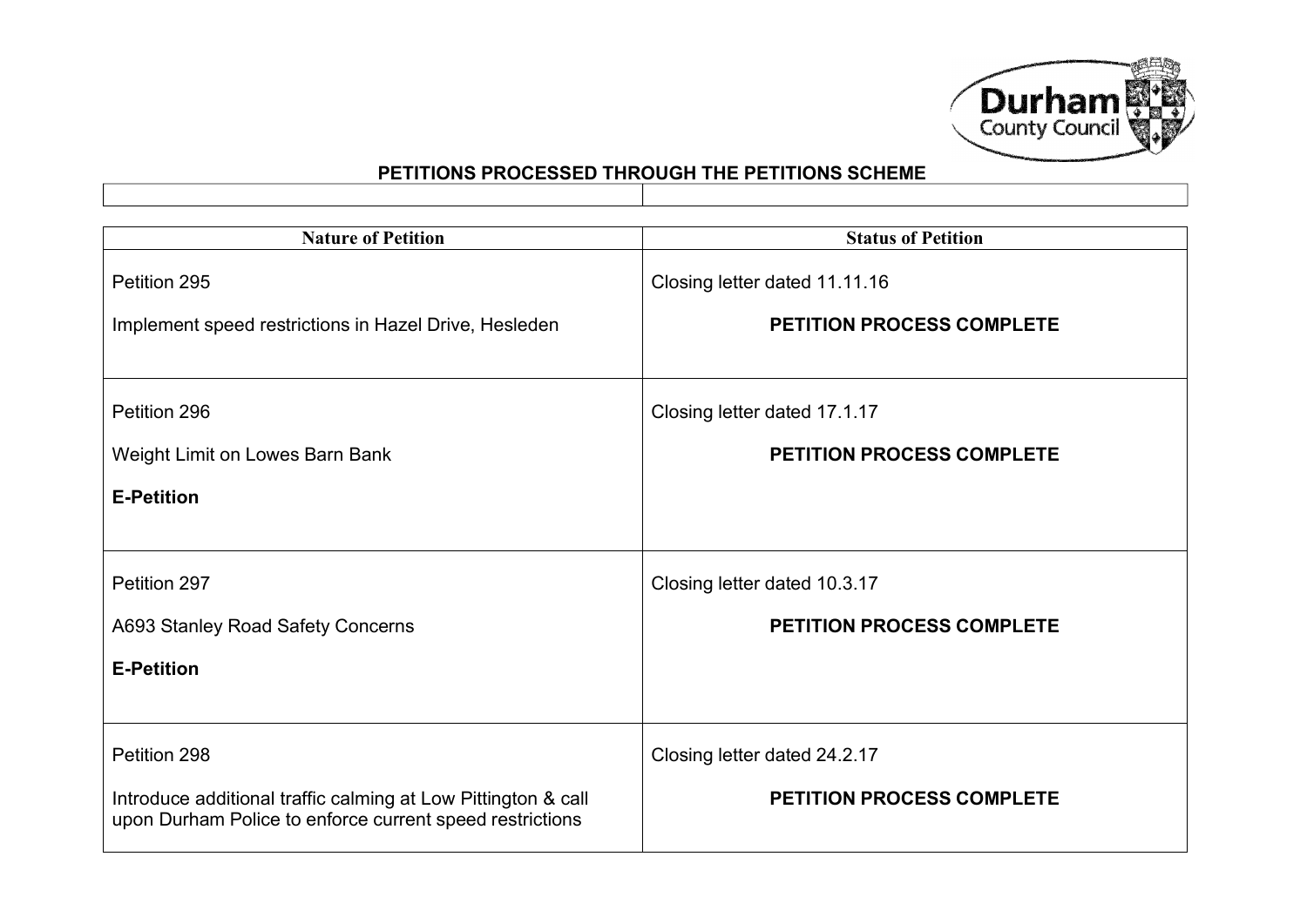

| <b>Nature of Petition</b>                      | <b>Status of Petition</b>        |
|------------------------------------------------|----------------------------------|
| Petition 302                                   | Closing letter dated 11.1.17     |
| A167 Parking on Pavement near Sheraton Park    | <b>PETITION PROCESS COMPLETE</b> |
|                                                |                                  |
| Petition 304                                   | Closing letter dated 11.4.17     |
| Make Wheatley Hill a better place to live      | <b>PETITION PROCESS COMPLETE</b> |
| <b>E-Petition</b>                              |                                  |
|                                                |                                  |
| Petition 305                                   | Closing letter dated 18.5.17     |
| Speeding C36 Chilton and Kirk Merrington       | PETITION PROCESS COMPLETE        |
| Petition 307                                   | Closing letter dated 14.7.17     |
| Speeding and Parking Buckingham Road, Peterlee | <b>PETITION PROCESS COMPLETE</b> |
| <b>E-Petition</b>                              |                                  |
| Petition 311                                   | Closing letter dated 18.7.17     |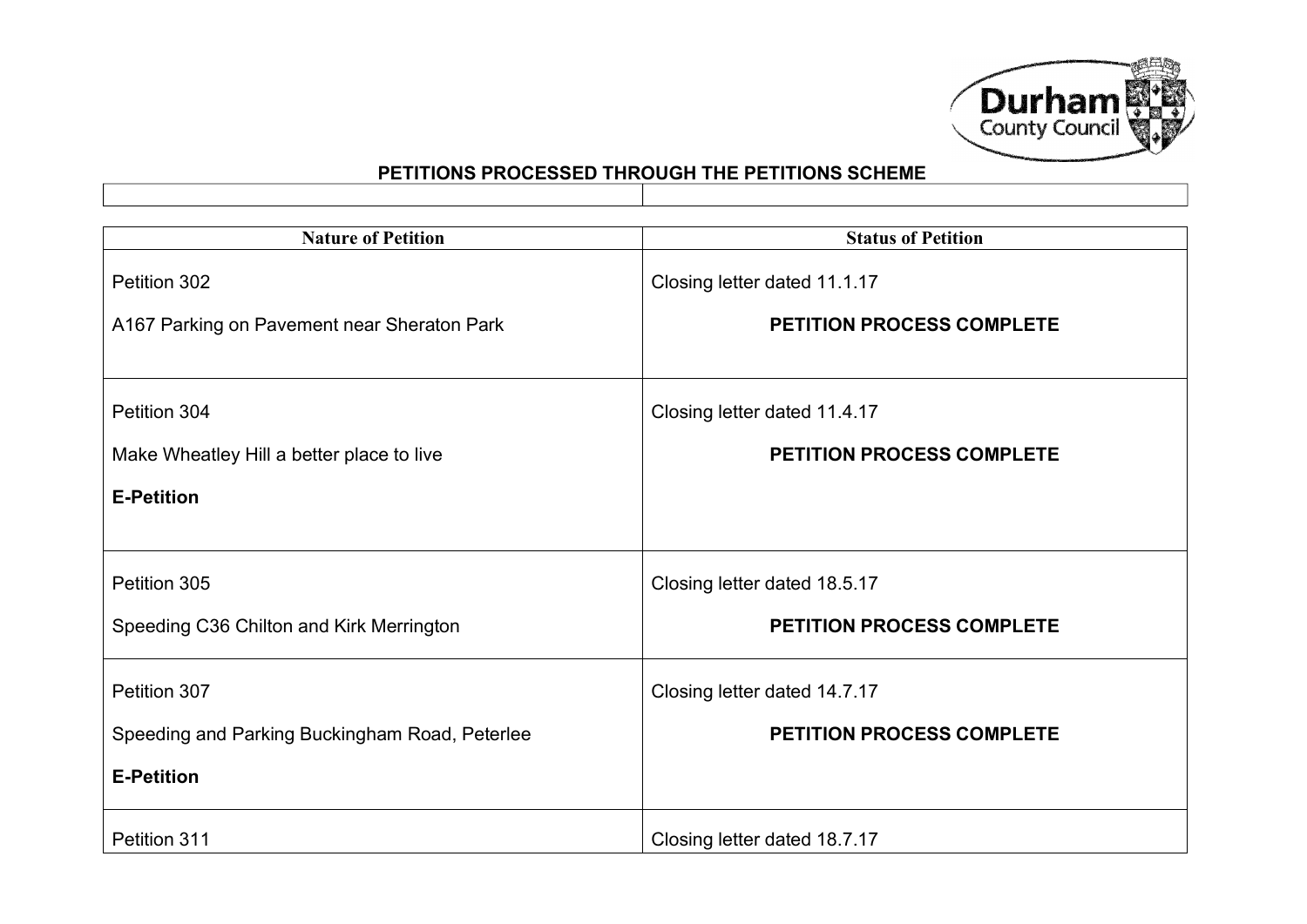

| <b>Nature of Petition</b>                                                           | <b>Status of Petition</b>        |
|-------------------------------------------------------------------------------------|----------------------------------|
| Request for Access Improvements at Lancaster Hill, Peterlee                         | <b>PETITION PROCESS COMPLETE</b> |
| Petition 315                                                                        | Closing letter dated 1.9.17      |
| <b>Broadband for Bolam Village</b>                                                  | <b>PETITION PROCESS COMPLETE</b> |
| <b>E-Petition</b>                                                                   |                                  |
| Petition 316                                                                        | Closing letter dated 5.7.17      |
| <b>Traffic Speeds at Wolsingham</b>                                                 | PETITION PROCESS COMPLETE        |
| Petition 317                                                                        | Closing letter dated 14.8.17     |
| Reconsider introducing 20mph speed limit outside Bishop lan<br><b>Ramsey School</b> | PETITION PROCESS COMPLETE        |
| Petition 321                                                                        | Closing letter dated 26.10.17    |
| Repair Kenneth's Bridge, Frosterley                                                 | PETITION PROCESS COMPLETE        |
| Petition 322                                                                        | Closing letter dated 29.6.18     |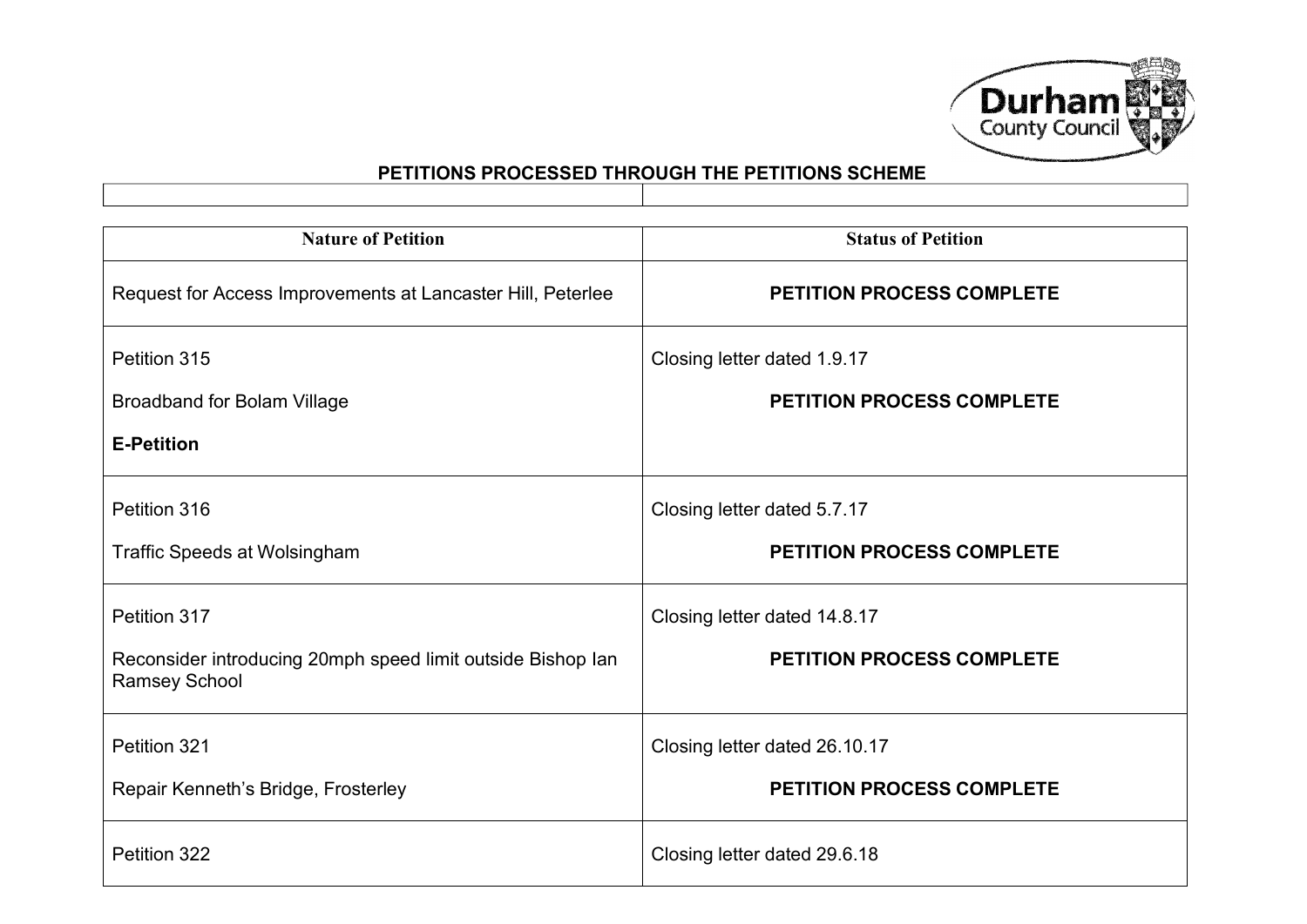

| <b>Nature of Petition</b>                                          | <b>Status of Petition</b>        |
|--------------------------------------------------------------------|----------------------------------|
| Skatepark for Ushaw Moor                                           | PETITION PROCESS COMPLETE        |
| <b>E-Petition</b>                                                  |                                  |
| Petition 323                                                       | Closing letter dated 12.1.18     |
| <b>Rats in Shotton Colliery</b>                                    | <b>PETITION PROCESS COMPLETE</b> |
| Petition 325                                                       | Closing letter dated 7.3.18      |
| Traffic Calming Measures outside of Langley Moor Primary<br>School | <b>PETITION PROCESS COMPLETE</b> |
| Petition 326                                                       | Closing letter dated 2.2.18      |
| Inadequate Broadband Services at Mount Oswald Estate               | <b>PETITION PROCESS COMPLETE</b> |
| Petition 328                                                       | Closing letter dated 7.3.18      |
| TRO, Taxi Rank & Car Parking at Ferryhill                          | <b>PETITION PROCESS COMPLETE</b> |
| <b>E-Petition</b>                                                  |                                  |
| Petition 332                                                       | Closing letter dated 21.3.18     |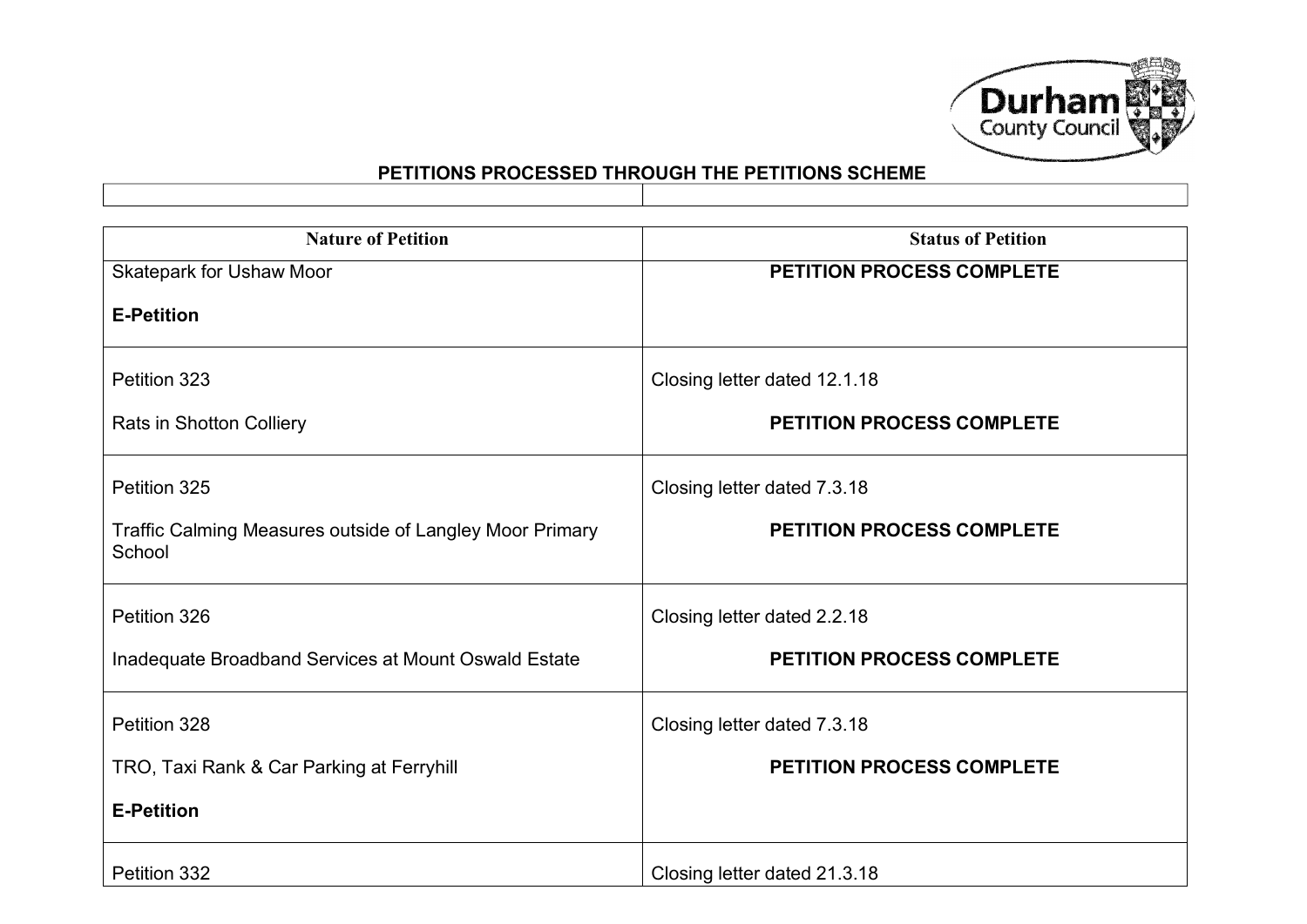

| <b>Nature of Petition</b>           | <b>Status of Petition</b>        |
|-------------------------------------|----------------------------------|
| <b>Removal of Street Lighting</b>   | PETITION PROCESS COMPLETE        |
| Petition 335                        | Closing letter dated 12.4.18     |
| Vigo Lane Improvements to Highway   | <b>PETITION PROCESS COMPLETE</b> |
| Petition 336                        | Closing letter dated 9.5.18      |
| School Run Parking - Lanchester     | <b>PETITION PROCESS COMPLETE</b> |
| Petition 337                        | Closing letter dated 20.4.18     |
| Parking at Sycamore Square, Shildon | PETITION PROCESS COMPLETE        |
| Petition 338                        | Closing letter dated 14.5.18     |
| Seaton Lane Traffic Campaign        | <b>PETITION PROCESS COMPLETE</b> |
| Petition 340                        | Closing letter dated 29.5.18     |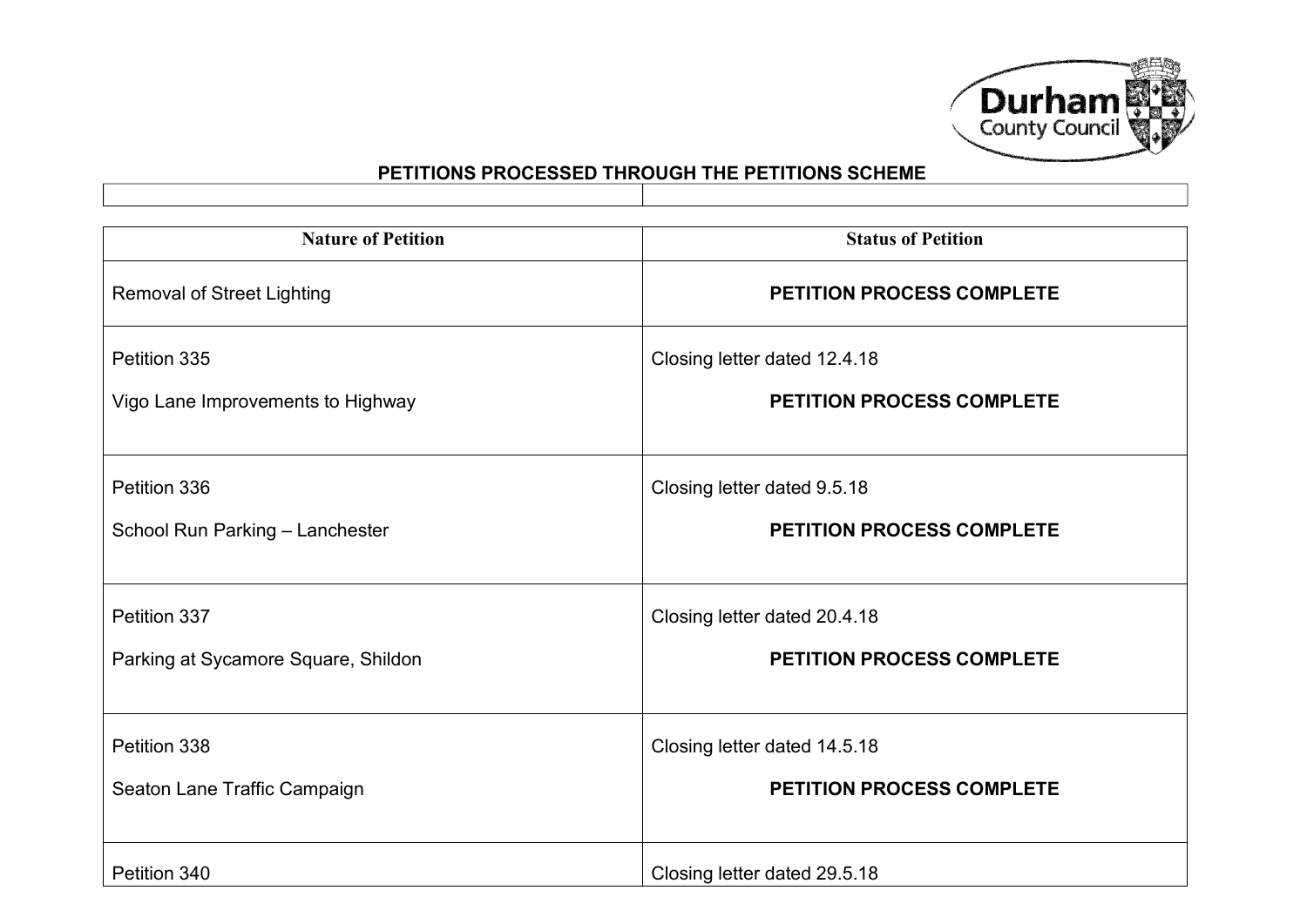

| <b>Nature of Petition</b>                                                  | <b>Status of Petition</b>                                        |
|----------------------------------------------------------------------------|------------------------------------------------------------------|
| Weeds, Garden Waste and Rubbish left by garages in Seaham                  | PETITION PROCESS COMPLETE                                        |
| Petition 341<br>Give way chicanes on West Chilton Way<br><b>E-Petition</b> | Closing letter dated 28.8.18<br><b>PETITION PROCESS COMPLETE</b> |
| Petition 343<br>Speed restrictions on Ruddock Avenue, Bishop Auckland      | Closing letter dated 23.7.18<br><b>PETITION PROCESS COMPLETE</b> |
| Petition 344<br>Pedestrian Crossing on A167 Chester Moor                   | Closing letter dated 2.8.18<br><b>PETITION PROCESS COMPLETE</b>  |
| Petition 345<br>Vandalism at Bishop Auckland Cemetery                      | Closing letter dated 30.7.18<br><b>PETITION PROCESS COMPLETE</b> |
| Petition 346                                                               | Closing letter dated 28.8.18                                     |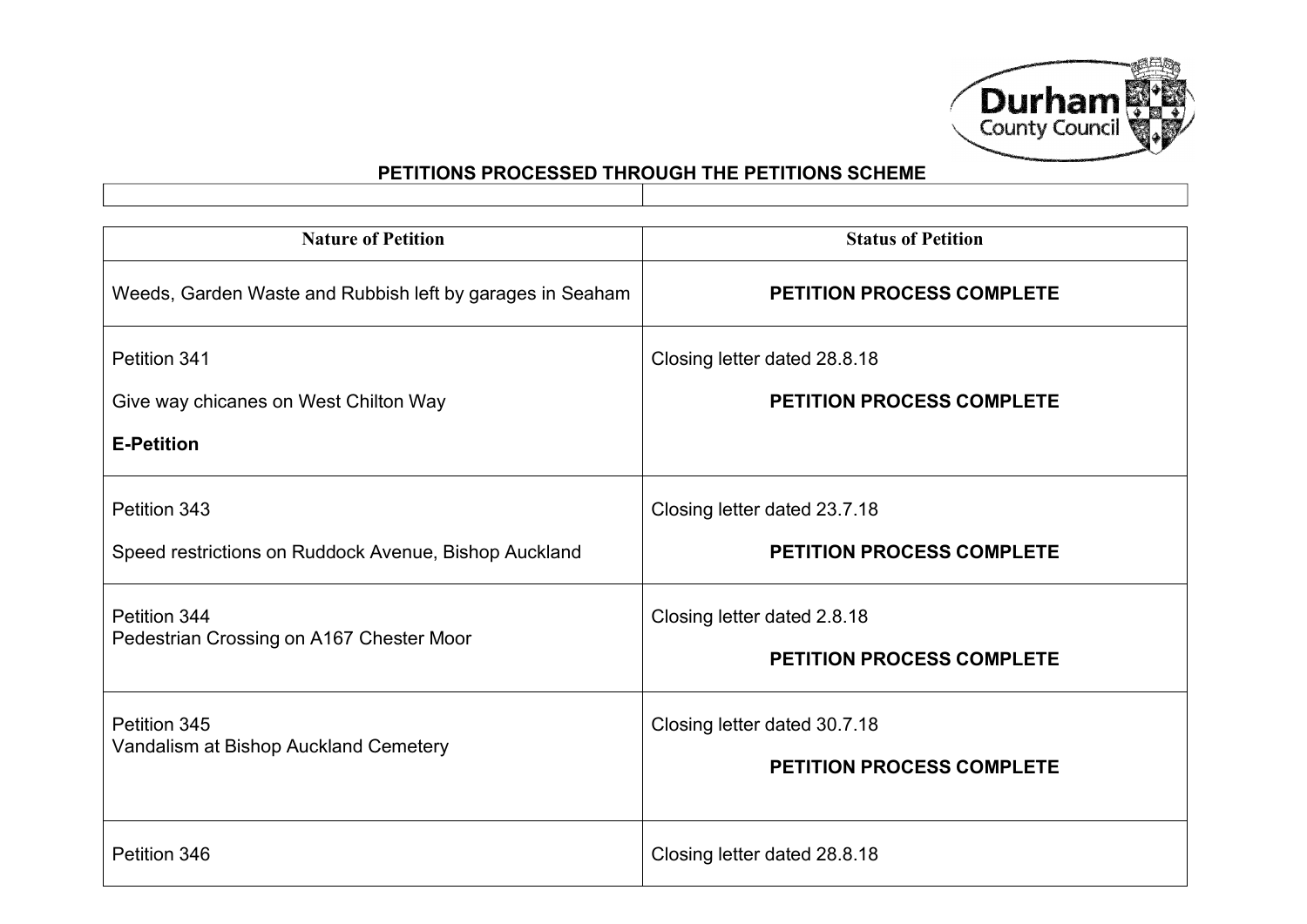

| <b>Nature of Petition</b>                                                                        | <b>Status of Petition</b>                                        |
|--------------------------------------------------------------------------------------------------|------------------------------------------------------------------|
| <b>Traffic Management at Trimdon Station</b>                                                     | <b>PETITION PROCESS COMPLETE</b>                                 |
| Petition 348<br>Protect grassed areas in South Hetton from unauthorised<br>traveller encampments | Closing letter dated 9.11.18<br><b>PETITION PROCESS COMPLETE</b> |
| Petition 351                                                                                     | Closing letter dated 6.12.18                                     |
| Save the Street Lights for Brandon Lane                                                          | <b>PETITION PROCESS COMPLETE</b>                                 |
| Petition 352                                                                                     | Closing letter dated 17.1.19                                     |
| Enforce 40mph speed limit on A690, Brancepeth to<br>Meadowfield                                  | <b>PETITION PROCESS COMPLETE</b>                                 |
| <b>E-Petition</b>                                                                                |                                                                  |
| Petition 353                                                                                     | Closing letter dated 7.1.19                                      |
| Move Disabled Parking from Penny Gill, Spennymoor                                                | <b>PETITION PROCESS COMPLETE</b>                                 |
| Petition 355                                                                                     | Closing letter dated 21.12.18                                    |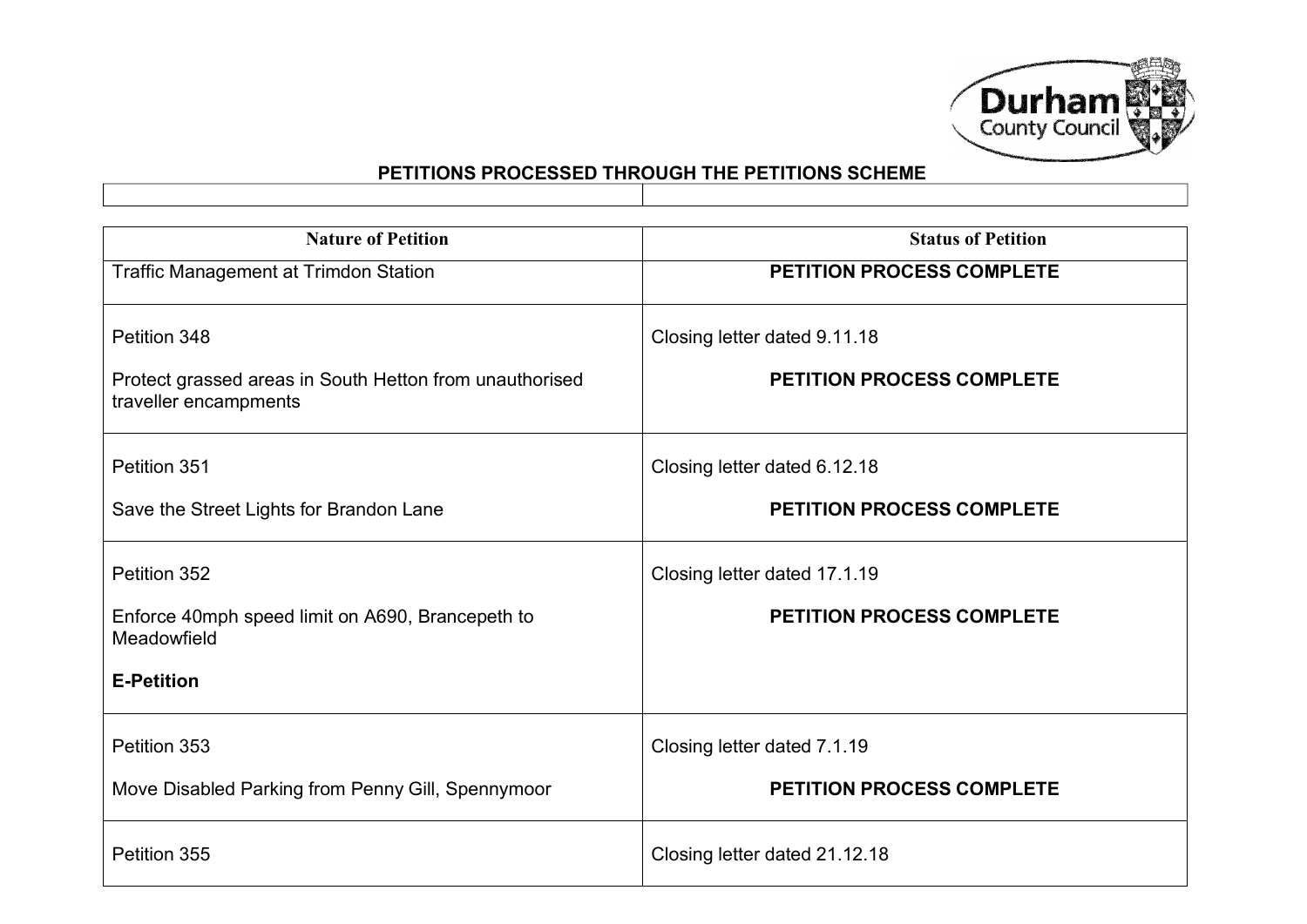

| <b>Nature of Petition</b>                          | <b>Status of Petition</b>        |
|----------------------------------------------------|----------------------------------|
| Reinstatement of street lights on C96 Binchester   | PETITION PROCESS COMPLETE        |
| Petition 357                                       | Closing letter dated 18.2.19     |
| Reduce Nuisance Smoke at Spennymoor                | <b>PETITION PROCESS COMPLETE</b> |
| Petition 361                                       | Closing letter dated 22.3.19     |
| Resurfacing of roads in the Chester-le-Street area | <b>PETITION PROCESS COMPLETE</b> |
| Petition 362                                       | Closing letter dated 14.5.19     |
| Save the Number 18 Bus Service Through Coundon     | <b>PETITION PROCESS COMPLETE</b> |
| Petition 363                                       | Closing letter dated 24.5.19     |
| Rosemount Road Speed Calming, South Church         | <b>PETITION PROCESS COMPLETE</b> |
| Petition 364                                       | Closing letter dated 12.6.19     |
| Unfair unloading restrictions for shop keepers     | <b>PETITION PROCESS COMPLETE</b> |
| Petition 365                                       | Closing letter dated 25.6.19     |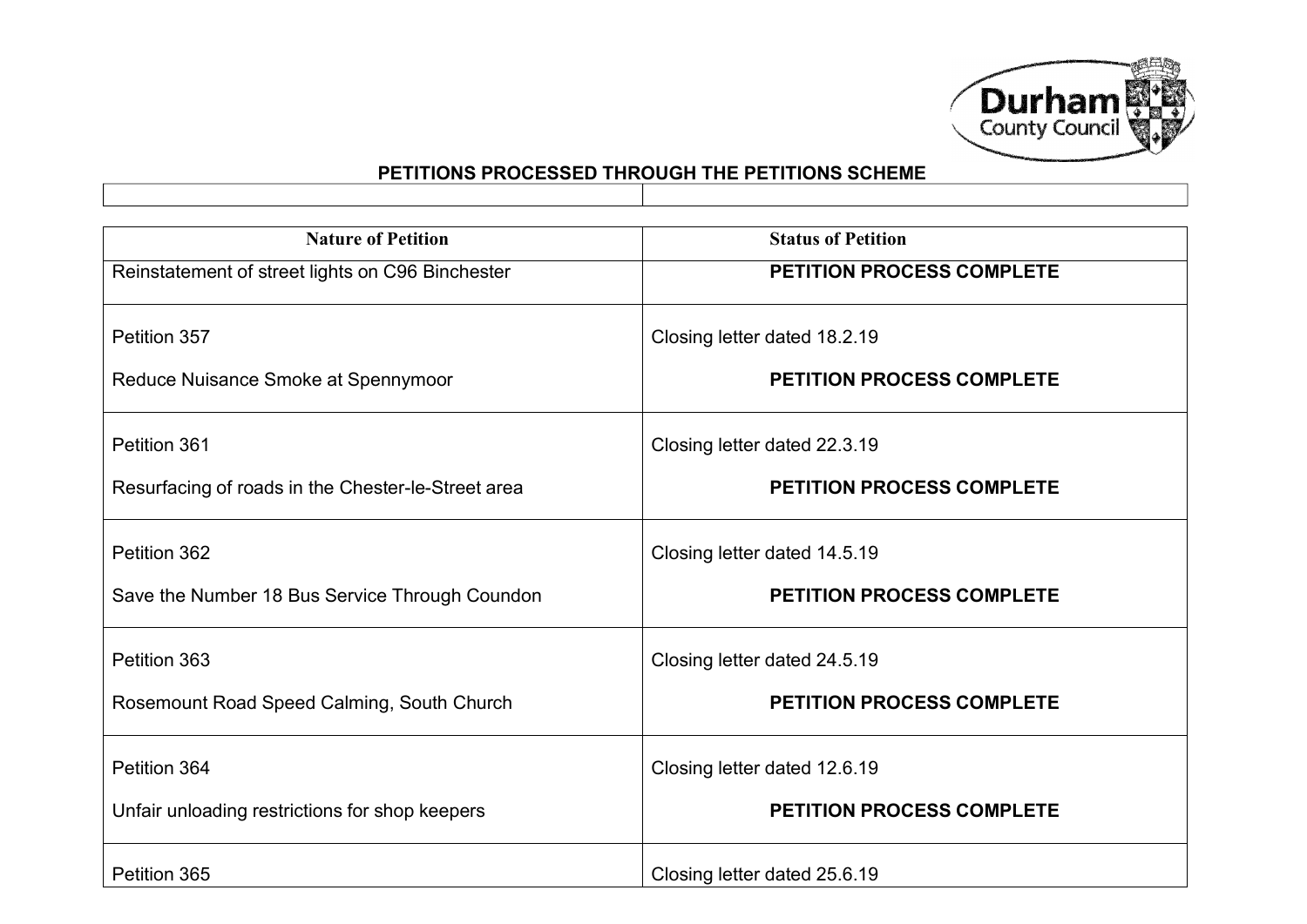

| <b>Nature of Petition</b>                                                                       | <b>Status of Petition</b>        |
|-------------------------------------------------------------------------------------------------|----------------------------------|
| Reduce the speed limit at Clough Dene, Stanley                                                  | <b>PETITION PROCESS COMPLETE</b> |
| Petition 367                                                                                    | Closing letter dated 28.8.19     |
| Save the Sink Hole                                                                              | <b>PETITION PROCESS COMPLETE</b> |
| <b>E-Petition</b>                                                                               |                                  |
| Petition 368                                                                                    | Closing letter dated 22.8.19     |
| <b>Shotton Colliery Traffic Calming</b>                                                         | <b>PETITION PROCESS COMPLETE</b> |
| <b>E-Petition</b>                                                                               |                                  |
| Petition 371                                                                                    | Closing letter dated 25.7.19     |
| Speed humps, Rose Lea, Witton Gilbert                                                           | PETITION PROCESS COMPLETE        |
| <b>E-Petition</b>                                                                               |                                  |
| Petition 373                                                                                    | Closing letter dated 14.8.19     |
| Change the Road Markings on Badgers Wood Beamishburn<br>Road and erect a 'No Through Road' sign | <b>PETITION PROCESS COMPLETE</b> |